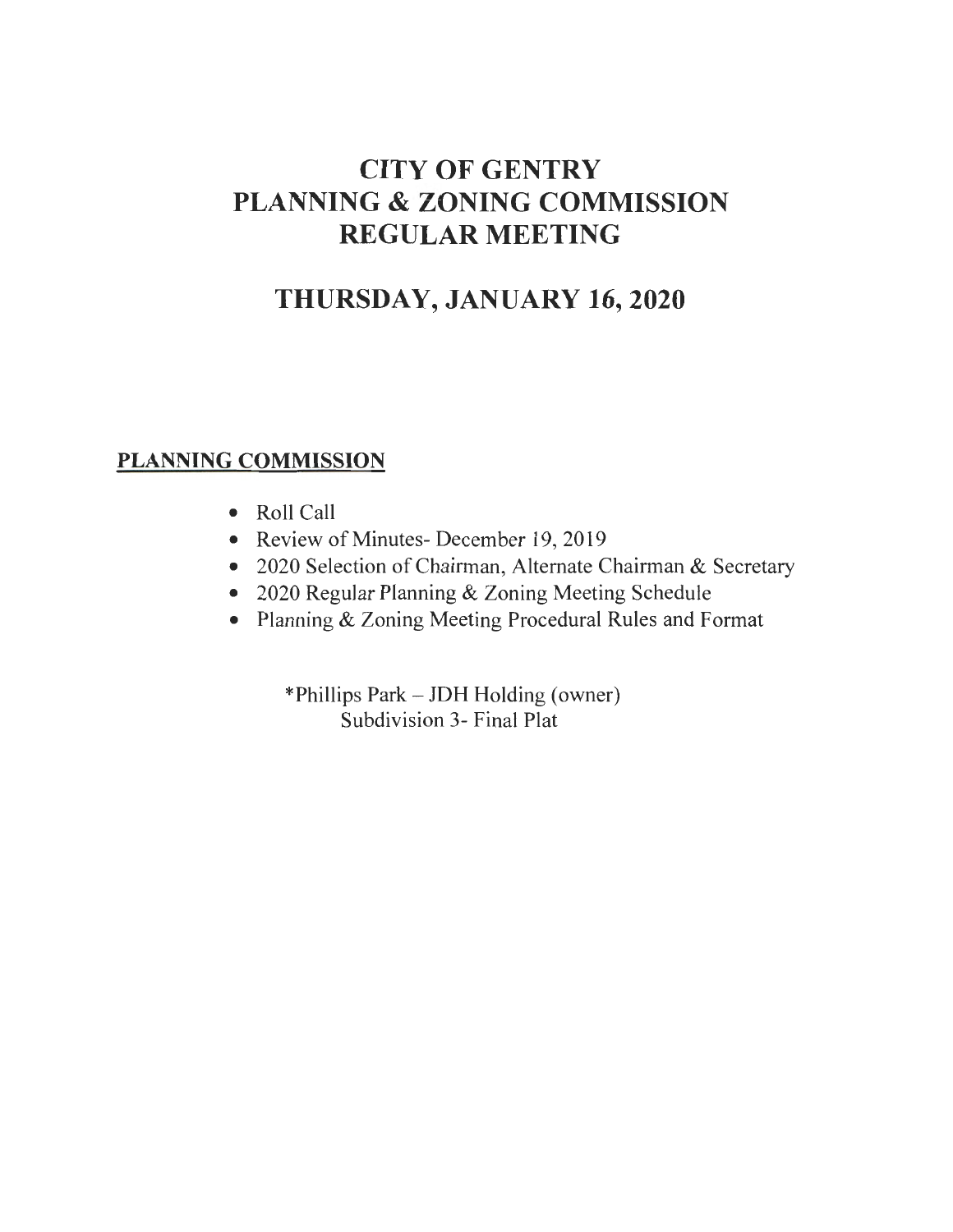### **CITY OF GENTRY PLANNING & ZONING COMMISSION**

#### **THURSDAY, DECEMBER 19, 2019**

The Planning and Zoning Commission of the City of Gentry, Arkansas met on December 19, 2019 at 7:00 p.m. for public hearing and regular meeting at the Gentry Court Chambers. Chairman Mike Parks called the meeting to order.

#### **MEMBERS PRESENT**

#### **MEMBERS ABSENT**

Paul Church Danny Feemster Jim Kooistra Jay Williams Wanda Meyer Mike Parks Tammie Runyan

**Others in Attendance:** City Clerk Jenny Trout, City Attorney Joel Kurtz, Mark Smithson, Patrick Foy, Maxine Foster, Delton Williams, Alan Lutz; property owner, Heather Hearne; property owner, Jason Ingles-engineer, and others.

#### **Public Hearing- Steele Development Rezone:**

Parcel# 18-13369-001, 10-00120 & 10-00121

Having published the Notice of date and time, as well as notification by mail to adjacent property owners, of this public hearing, it was requested that the current zoning of Agricu ltural be rezoned to R-2; R-3 and C-2, proposing said area be used for multi-family, residential and commercial future buildings. Future plans were presented to the Members for review and consideration.

#### **Public Hearing- RLP Developments, LLC Rezone:**  Parcel# 10-00145-000

Having published the Notice of date and time, as well as notification by mail to adjacent property owners, of this public hearing, it was requested that the current zoning of R-1 be rezoned to R-0, noting that any dwellings built would require Special Use Permits beforehand. Future plans were presented to the Members for review and consideration.

After hearing all questions and comments from those in attendance, Chairman Mike Parks closed this portion of the public hearing and continued with the regularly scheduled Planning and Zoning Commission meeting.

| Roll Call: Church- present       | Feemster- present | Kooistra- present |                |
|----------------------------------|-------------------|-------------------|----------------|
| Williams- present Meyer- present |                   | Runyan- present   | Parks- present |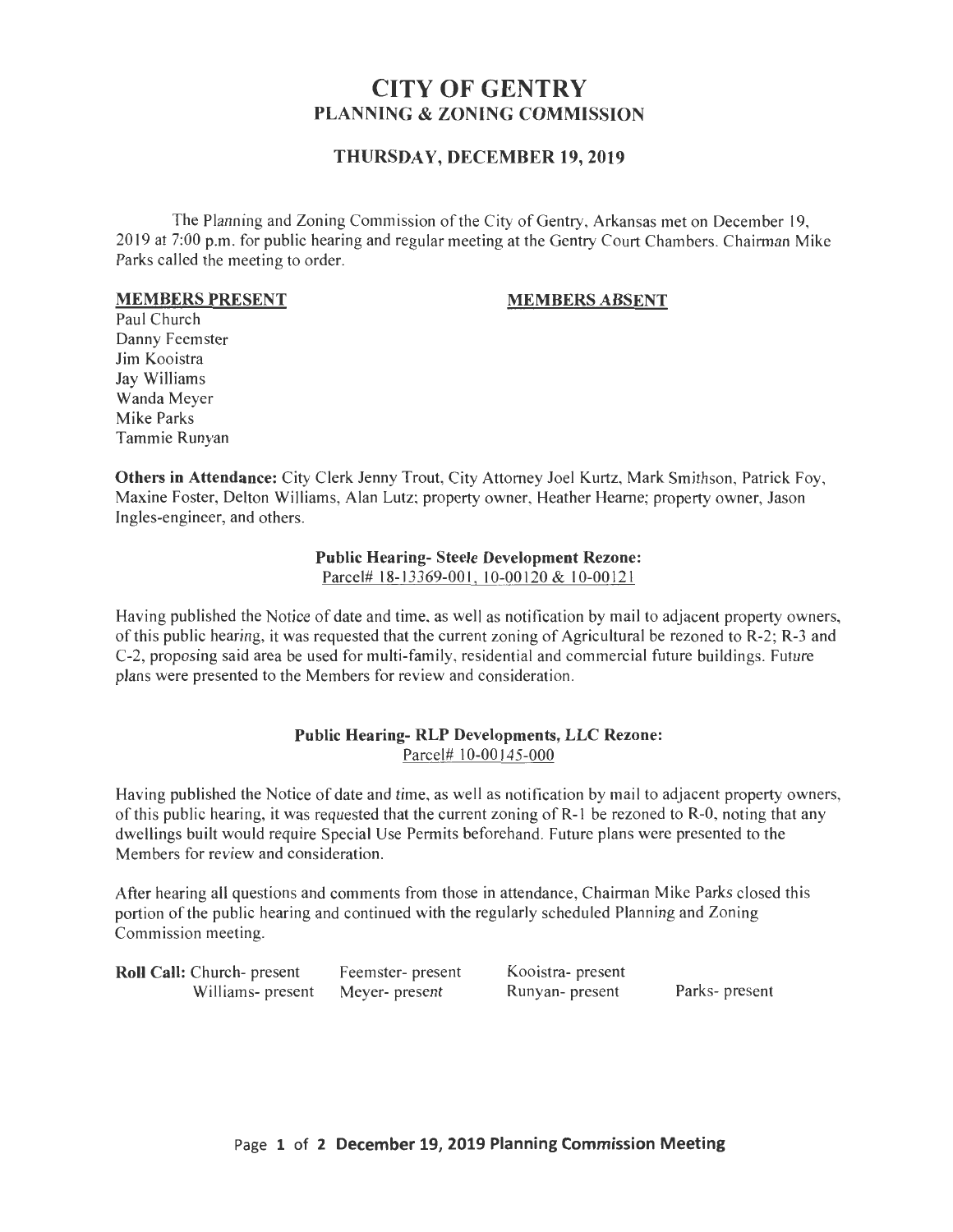#### **Minutes of the November 21,2019 Regular Meeting:**

**Motion:** Church- To accept the minutes as written **Second:** Runyan **Roll Call:** Church-yes Feemster- yes Williams- yes Meyer- yes **Motion Passed.**  Kooistra- yes Runyan- yes

#### **1) Steele Development- Rezone**

**Motion:** Meyer- to approve the rezone from agricultural to R-2; R-3 & C-2, as presented **Second:** Williams **Roll Call:** Church- yes Feemster- yes Kooistra- yes Williams- yes Meyer- yes Runyan- yes **Motion passed.** 

#### **2) RLP Developments- Rezone**

**Motion:** Williams- to deny the request for rezone from R-1 to R-0 **Second:** Kooistra Roll Call: Church- yes Feemster- yes Kooistra- yes Williams- yes Meyer- yes Runyan- yes **Motion passed.** 

At this time the Commission was addressed, on behalf of the property owner, by Engineer Jason Ingles, regarding property located within the Phillips Park Subdivision and a lot width variance. Due to lack of publication regarding this request, this matter was not considered for vote; however, suggestions of additional options were provided to the engineer, on behalf of the property owner, for possible consideration on his part.

With no further business, Chairman Mike Parks entertained a motion to adjourn.

**Motion:** Church- to adjourn this meeting **Second:** Meyer **All in Favor-** yes **NONE Opposed: Motion passed, meeting adjourned.** 

Jenny Trout: Planning Commission Secretary/City Clerk

Mike Parks, Planning Committee Chairman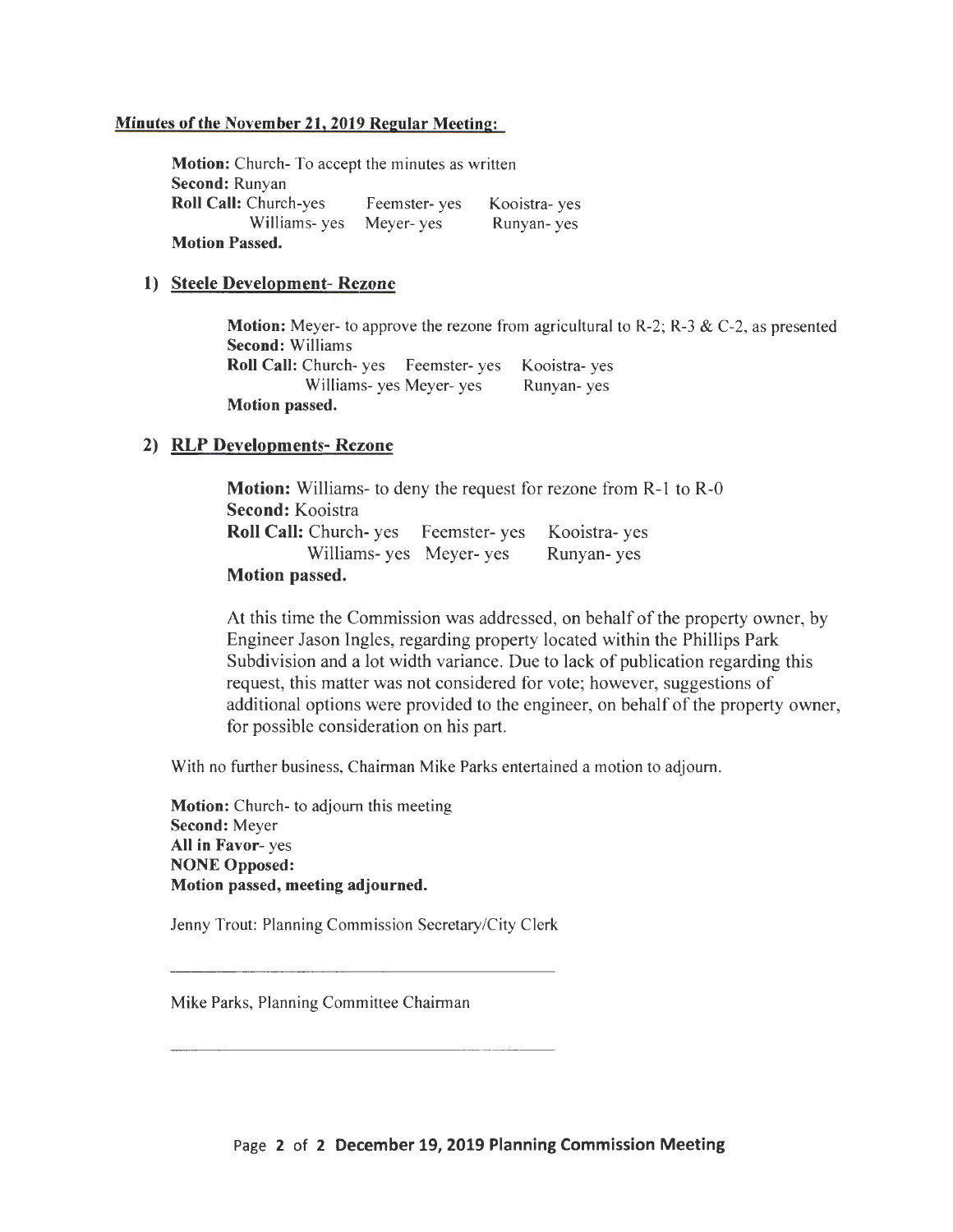# 2020 Planning & Zoning Committee Meeting Calendar

January 16th February 20<sup>th</sup> March 19th April 16<sup>th</sup> May 21st June 18th July 16th August 20th September 17th October 15<sup>th</sup> November 19th December 17th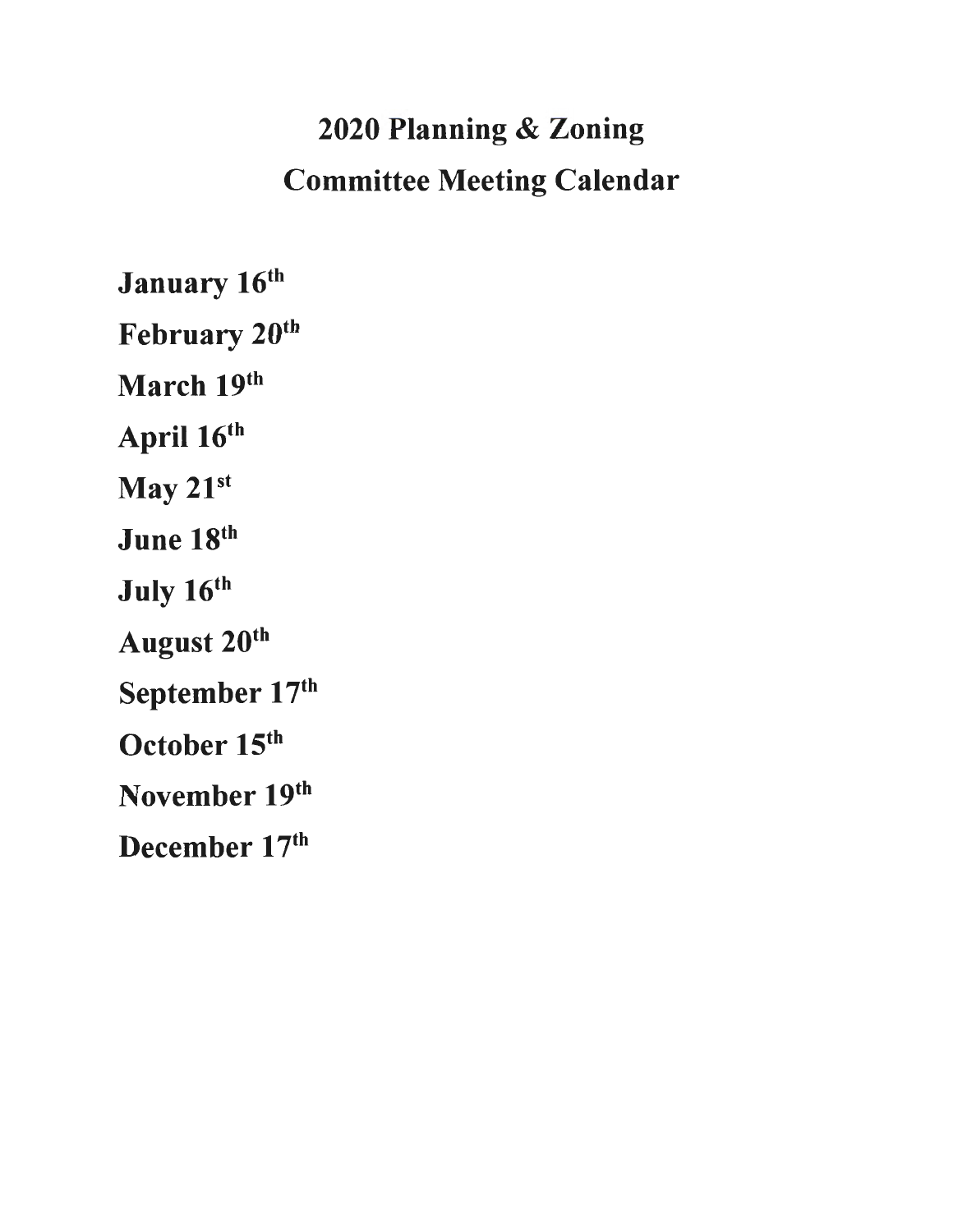#### **CITY OF GENTRY**

## **SUBDIVISION CHECKLIST**

#### **FINAL PLAT**

| <b>SUBDIVISION NAME</b> | <b>OWNERS NAME</b>                         | <b>DATE SUBMITTED</b>                       |
|-------------------------|--------------------------------------------|---------------------------------------------|
| <b>Phillips Park</b>    | JDH Holdings, LLC                          |                                             |
| <b>STREET ADDRESS</b>   | <b>OWNERS ADDRESS</b>                      | <b>DATE PRELIMINARY</b><br>PLAT COMPLETED & |
|                         | 13597 Highway 72 West<br>Hiwasse, AR 72739 | <b>ACCEPTED</b>                             |

After approval of the preliminary plat and the installation of improvements as hereinafter specified, the subdivider shall submit to the Planning Commission an application, and an original, and 6 copies of the final plat for final approval together with certificates and other supporting information. Such submission shall be made at least 10 days prior to the meeting at which consideration is requested.

A PLAT WILL NOT BE PLACED ON THE Planning Commission's meeting agenda unless it includes all the required items of the review stage involved. The Commission official conducting the review will initial the box for EACH item when the item is found acceptable by the Commission. **Note: All items are to be completed except items** 6 & 7 **of the Supporting Data section before Final Plat is approved by the Planning Commission.** 

| <b>REVIEW STAGE</b> | <b>REQUIRED ITEMS</b>                                                                                                                                              |
|---------------------|--------------------------------------------------------------------------------------------------------------------------------------------------------------------|
| <b>FINAL</b>        | All required items listed below shall be included.                                                                                                                 |
|                     | Name of Subdivision<br>$\mathbf{L}$                                                                                                                                |
|                     | Boundaries of subdivision with written legal description of the property<br>2.                                                                                     |
|                     | Names, addresses & telephone number of the owner, developer, surveyor and engineer<br>3.                                                                           |
|                     | Acreage in subdivision tract<br>$\overline{4}$                                                                                                                     |
|                     | Scale of plat shall be one inch equals 200 feet, one inch equals 100 feet, or one inch equals 50 feet depending<br>5.<br>upon the size of the property.            |
|                     | Date, north arrow and graphic scale<br>6.                                                                                                                          |
|                     | Location and names of all streets, highways, alleys, parks or public uses, if any, to be dedicated.<br>7 <sub>1</sub>                                              |
|                     | Location of all streets, utility easements and areas for public uses, if any, to be dedicated and the location and<br>8.<br>description of all monuments.          |
|                     | Front building setback lines, with dimensions.<br>9.                                                                                                               |
|                     | 10. Dimensions and number of all lots and the number or letter of all blocks within the proposed subdivision.                                                      |
|                     | 11. Bearing in degrees and minutes of all lots, blocks or street lines which are not at 90 degree angles.                                                          |
|                     | 12. Copy of restrictive covenants.                                                                                                                                 |
|                     | 13. Street curvature characteristics.                                                                                                                              |
|                     | 14. The required drainage report received & certified                                                                                                              |
|                     | 15. Engineering certification with respect to the adequacy and suitability of the new & existing utilities to service<br>the subdivision – must be signed & dated. |

| <b>SUPPORTING DATA</b>                                                                                                              |  |
|-------------------------------------------------------------------------------------------------------------------------------------|--|
| 1. Certificate of ownership and dedication $-$ signed & dated                                                                       |  |
| 2. Certificate of accuracy (by an) engineer or surveyor – signed $\&$ dated                                                         |  |
| 3. Certificate of approval of water & sewer system by the State Health Dept. and/or City water<br>superintendent $-$ signed & dated |  |
| 4. Certificate of approval of street and utilities by City official – signed & dated                                                |  |
| 5. Certificate of approval of building setback dimensions by City building inspector (official) – signed<br>& dated                 |  |
| 6. Certificate of approval for recording by planning commission $-$ signed & dated                                                  |  |
| 7. Certificate of plat acceptance by City Council and any other pertinent information or date.                                      |  |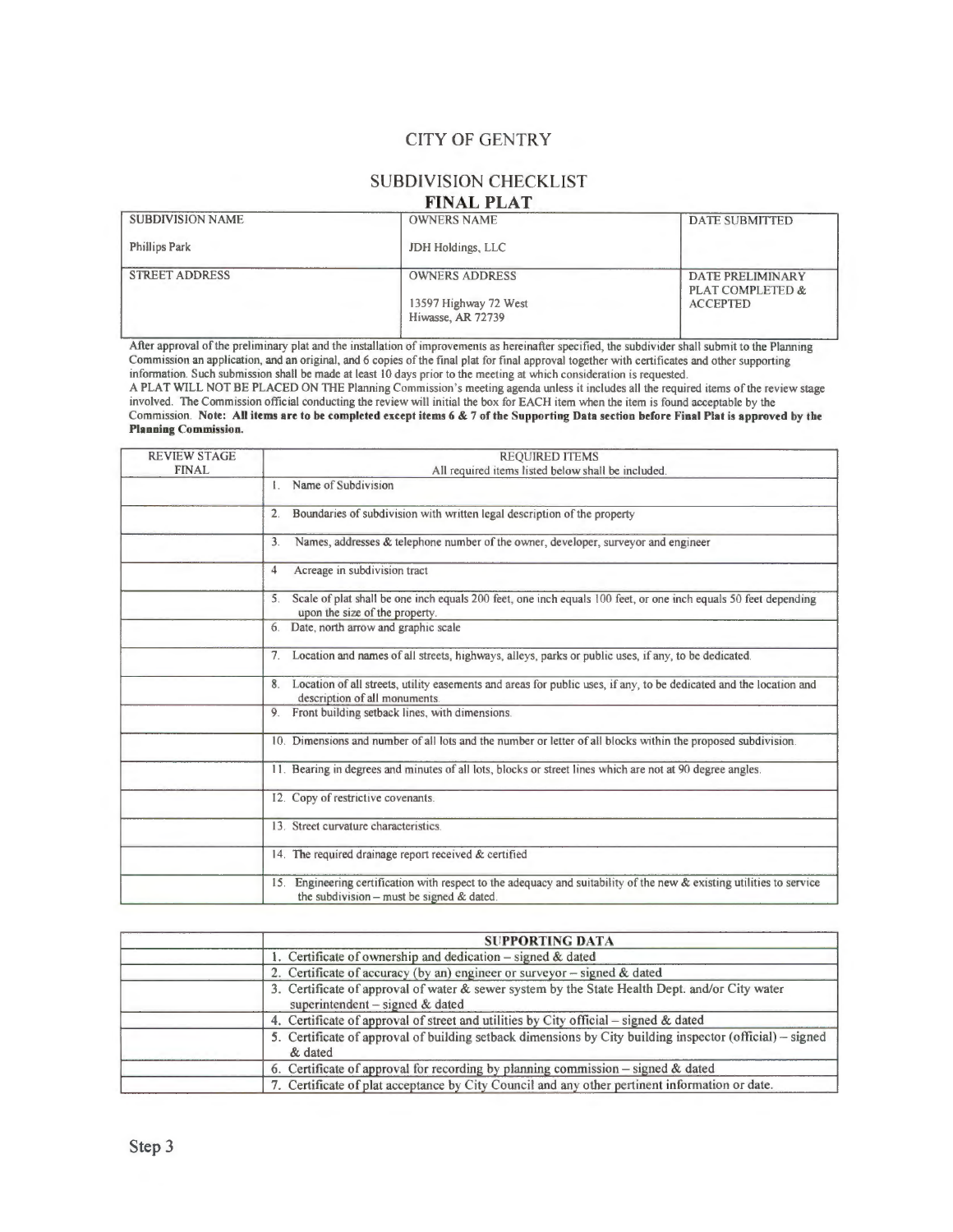| PLANNING OFFICIALS<br>SIGNATURE AND DATE | <b>FINAL PLAT</b>                              |  |
|------------------------------------------|------------------------------------------------|--|
|                                          | REASON: FINAL PLAT INCOMPLETE<br><b>DENIED</b> |  |
|                                          | APPROVED BY PLANNING COMMISSION                |  |